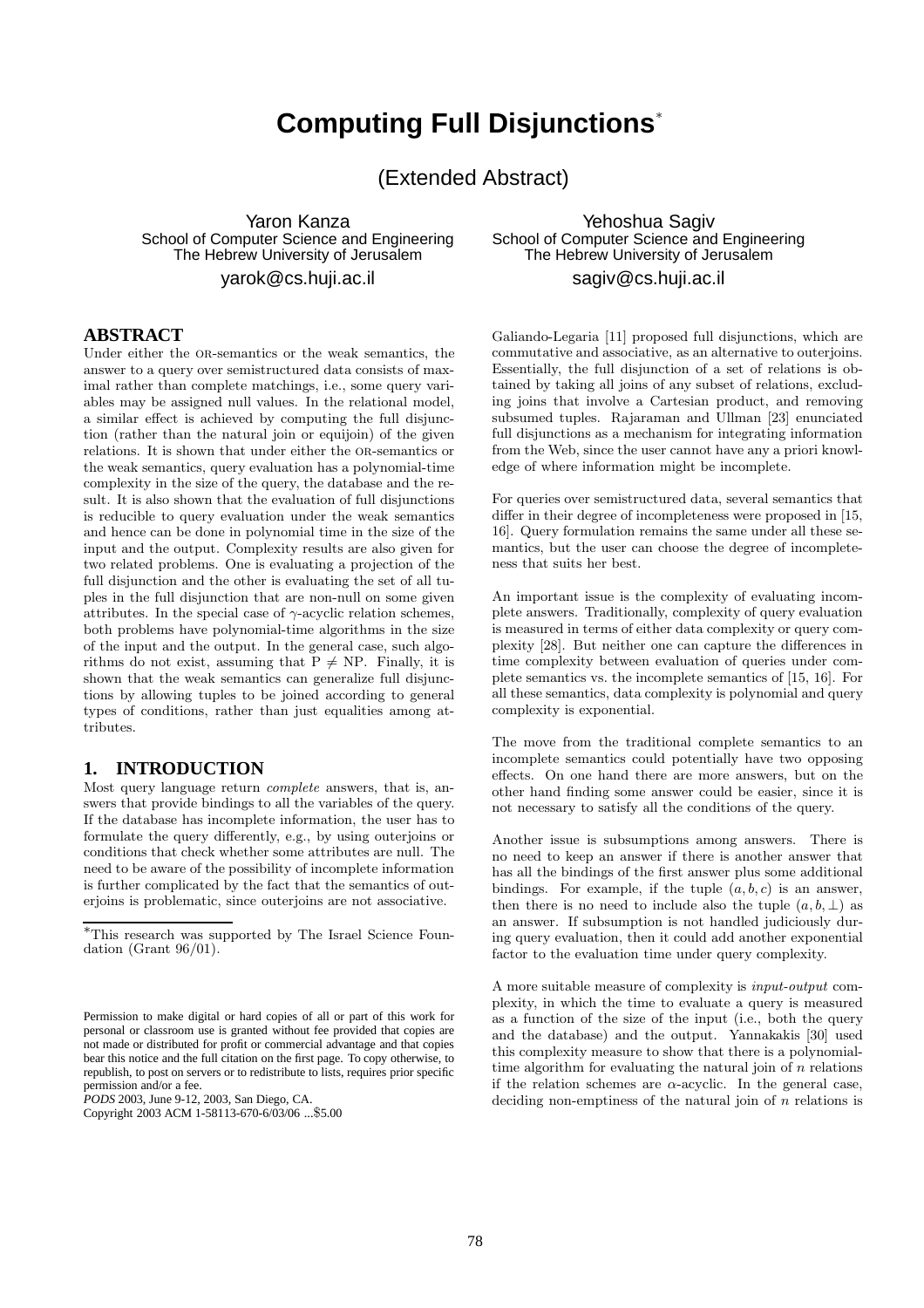

Figure 1: A movie database.

#### NP-complete [20].

In [15, 16], it was shown that for both the OR-semantics and the weak semantics, tree as well as DAG queries (without selections and projections) can be evaluated in polynomial time under input-output complexity. In this paper we extend this result to queries that may have cycles. We also show that computing full disjunctions is reducible to evaluating queries under the weak semantics. Thus, it follows that full disjunctions can always be computed in polynomial time in the size of the input and the output. Note that for the special case of relations with  $\gamma$ -acyclic schemes, this result is a direct corollary of the result of Rajaraman and Ullman [23] that the full disjunction of  $n$  relations can be computed by a sequence of natural outerjoins if and only if the relation schemes form a connected and  $\gamma$ -acyclic hypergraph. We also give complexity results for two related problems. One is evaluation of a projection of the full disjunction. The other is evaluation of all tuples of the full disjunction that are not null on a given set of attributes.

When integrating information, full disjunctions are rather limited, since they are based solely on equalities among attributes as in natural joins and equijoins. In many cases, there is a need to integrate information based on conditions that are more general than merely equalities among attributes. We show how our approach leads to a method of integrating information by means of general types of conditions and not just equality conditions.

Section 2 introduces the data model, patterns (i.e., queries without selections and projections) and matchings of patterns to a given semistructured database. In addition, maximal or-matchings and maximal weak matchings are defined in Section 2. In Section 3, the algorithm for computing maximal or-matchings is presented, along with a proof of correctness and an analysis of the time complexity. In Section 3 it is also shown how to modify the algorithm in order to compute maximal weak matchings. In Section 4, full disjunctions are defined and it is shown how to reduce the evaluation of full disjunctions to the evaluation of maximal weak matchings. Section 5 presents a generalization

of full disjunctions that facilitates integration of relational data by means of join conditions that are more general than just equalities. Finally, in Section 6, we survey some related work and conclude.

## **2. DATA MODEL AND QUERIES**

In this work, we use the *semistructured data model*, which is based on the Object Exchange Model (OEM) of [21]. The data are represented by rooted labeled directed graphs. Each node represents an *object* and has an identifier (*oid*). Values are attached to atomic nodes (i.e., nodes without outgoing edges). For simplicity, we assume that all atomic nodes are of type PCDATA (i.e., string). Nodes with outgoing edges represent complex objects. A database has a root and every node in the database is reachable from the root.

Formally, a semistructured database  $D$  is a 4-tuple  $D =$  $\langle O, E_D, r_D, \alpha \rangle$ , where O is a finite set of objects,  $E_D$  is a set of labeled edges,  $r_D$  is the root and  $\alpha$  is a function that maps each atomic node to a value.

Example 2.1. Figure 1 shows a movie database. Nodes are depicted as circles and the oid of each node appears inside the circle. The values that are attached to atomic nodes are shown below those nodes, in boldface. Labels appear next to the edges.

## **2.1 Patterns and Matchings**

The queries considered in this paper are called *patterns* and they are a simplified form of the queries discussed in [15]. Patterns are represented as rooted labeled directed graphs. The nodes of a pattern represent variables rather than objects. Formally, a pattern is a 3-tuple  $P = \langle V, E_P , r_P \rangle$ , where  $V$  is a finite set of variables,  $E_P$  is a set of labeled edges and  $r_P$  is the root of the pattern. We use  $ulv$  to denote an edge with label  $l$  from node  $u$  to node  $v$ .

Let  $P = \langle V, E_P, r_P \rangle$  be a pattern and  $D = \langle O, E_D, r_D, \alpha \rangle$  be a database. An assignment of P with respect to (abbreviated w.r.t.) the database D is a mapping  $\mu: V \to O \cup \{\perp\},\$ such that each variable of  $P$  is mapped either to an object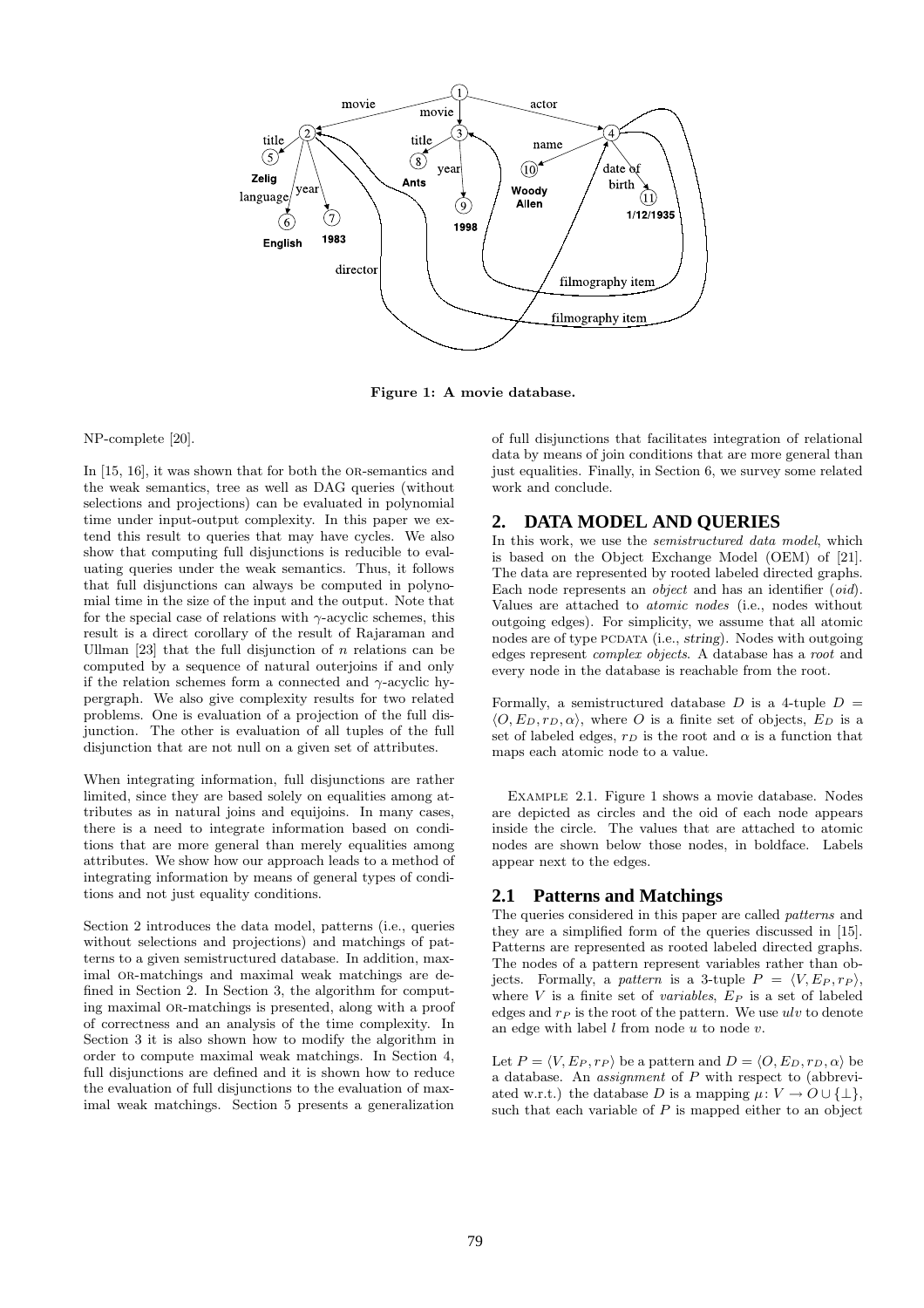

Figure 2: A pattern over the movie database.

of D or to a special value that is called null and is denoted as ⊥.

An assignment graph G of a pattern  $P = \langle V, E_P , r_P \rangle$  w.r.t. a database  $D = \langle O, E_D, r_D, \alpha \rangle$  consists of nodes of the form  $(v, o)$ , where v is a node of P and o is a node of D. The assignment graph G cannot have any repeated variable, i.e., it cannot have any variable  $v$  that appears in two distinct nodes  $(v, o_1)$  and  $(v, o_2)$   $(o_1 \neq o_2)$ . The assignment graph G may (but does not necessarily) have an edge from  $(v_1, o_1)$ to  $(v_2, o_2)$ , denoted  $(v_1, o_1)l(v_2, o_2)$ , provided that  $v_1lv_2$  is an edge of P and  $o_1lo_2$  is an edge of D. We say that  $(v_1, o_1)l(v_2, o_2)$  is a potential edge of G if  $v_1lv_2$  is in P and  $o_1 o_2$  is in D. If the edge  $(v_1, o_1) l(v_2, o_2)$  appears in G, then it is called an actual edge of G.

An assignment graph  $G$  corresponds to an assignment  $\mu$  that is defined as follows. If  $(v, o)$  is a node of G, then  $\mu(v) = o$ , and if  $G$  has no node with  $v$  as its first component (i.e., no node of the form  $(v, o)$  for some  $o$ , then  $\mu(v) = \bot$ . The assignment  $\mu$  is well defined, since G does not have any repeated variable.

Conversely, if  $\mu$  is an assignment, then an assignment graph for  $\mu$  comprises all nodes of the form  $(v, \mu(v))$ , where  $\mu(v)$ is non-null. The assignment  $\mu$  may have several assignment graphs. All those graphs have the same set of nodes, but they may have different sets of edges. However, the set of actual edges is always a subset of the set of potential edges.

Let  $G$  be an assignment graph of a pattern  $P$  with respect to a database  $D$ . The *closure* of  $G$  is obtained by adding to  $G$  all potential edges that are not already in  $G$ . We say that G is closed if G is equal to its closure.

A matching is an assignment that satisfies some additional conditions. In this paper, we define two types of matchings. The definitions are equivalent to those in [15].

An assignment  $\mu$  of a pattern  $P = \langle V, E_P , r_P \rangle$  w.r.t. a database  $D = \langle O, E_D, r_D, \alpha \rangle$  is an or-matching if  $\mu$  has an assignment graph M that satisfies the following conditions.

- 1. M has the node  $(r_P, r_D)$  (i.e.,  $\mu(r_P) = r_D$ ) and that node is designated as the root of  $M$ ; and
- 2. Each node of M is reachable from the root.

An assignment graph  $M$  of a pattern  $P$  w.r.t. a database  $D$ preserves the edges of P if it satisfy the following condition. For each two nodes  $(v_1, o_1)$  and  $(v_2, o_2)$  of M, if  $v_1lv_2$  is an edge of P, then  $(v_1, o_1)l(v_2, o_2)$  is an edge of M (and thus,  $o_1lo_2$  is an edge of D). An assignment  $\mu$  is a weak matching of  $P$  if it has an assignment graph  $M$  that satisfies the conditions of an  $OR$ -matching and, in addition,  $M$  preserves the edges of P.

An assignment graph that satisfies the conditions of an ORmatching is called an OR-matching graph. Similarly, an assignment graph that satisfies the conditions of a weak matching is called a weak-matching graph. Note that a weakmatching graph is always closed.

Essentially, the result of applying a pattern to a database is a set of matchings. Under the OR-semantics, this set comprises all the or-matchings; under the weak semantics, this set comprises all the weak matchings.

#### **2.2 Subsumption and Maximal Matchings**

Let  $A$  be a set of assignments of a pattern  $P$  w.r.t. a database D. Given two assignments  $\mu$  and  $\mu'$  of A, we say that  $\mu$ subsumes  $\mu'$ , denoted  $\mu' \sqsubseteq \mu$ , if  $\mu(x) = \mu'(x)$  whenever  $\mu'(x)$ is non-null. The assignment  $\mu \in \mathcal{A}$  is a *maximal* element of A if no element in A, other than  $\mu$  itself, subsumes  $\mu$ . Intuitively, if  $\mu' \sqsubseteq \mu$ , then  $\mu$  has more information than  $\mu'$ . Therefore, all non-maximal elements can be discarded from A without any loss of information.<sup>1</sup>

Subsumption is defined for assignment graphs in the natural way. Let  $G_1$  and  $G_2$  be assignment graphs that correspond to the assignments  $\mu_1$  and  $\mu_2$ , respectively. We say that  $G_1$  subsumes  $G_2$  if  $\mu_1$  subsumes  $\mu_2$ . We say that  $G_1$  is maximal if  $\mu_1$  is maximal. Note that subsumption among assignment graphs depends only on the nodes, but not on the edges. Therefore, two assignment graphs could subsume each other even if they are not identical.

Given a pattern  $P$  and a database  $D$ , the set of all maximal OR-matchings of P w.r.t. D is denoted as  $\mathcal{M}_{\vee}(P, D)$ . Similarly, the set of all maximal weak matchings of  $P$  w.r.t.  $D$ is denoted as  $\mathcal{M}_w(P, D)$ . Note that both  $\mathcal{M}_v(P, D)$  and  $\mathcal{M}_w(P, D)$  can be viewed as relations with columns that are labeled with the variables of  $P$  and tuples that are filled with oid's and nulls.

Example 2.2. Figure 2 shows a pattern over the movie

<sup>&</sup>lt;sup>1</sup>This may not be true if bag semantics has to be assumed (e.g., in order to evaluate aggregate queries). However, the issue of bag semantics is beyond the scope of this paper.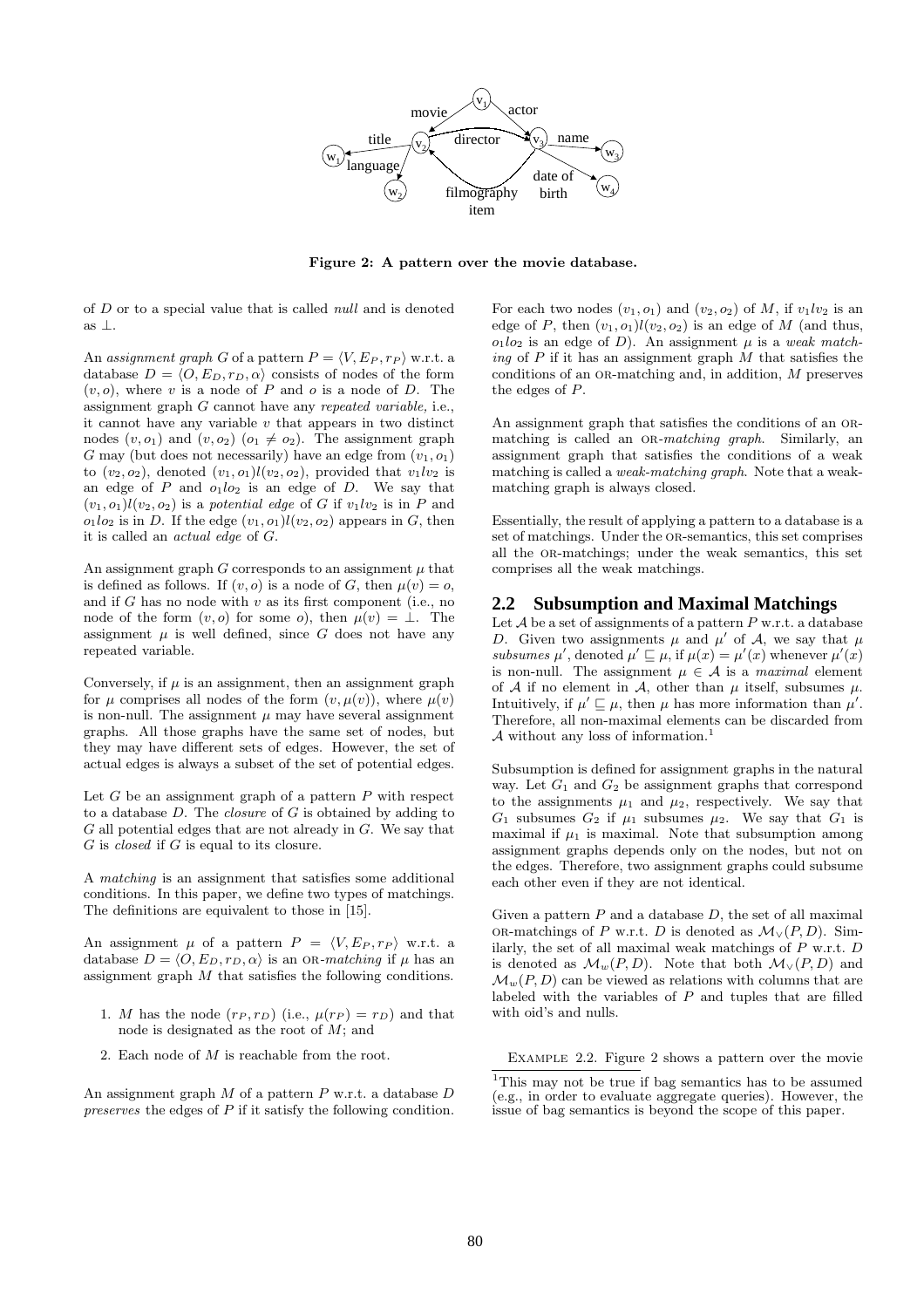| Semantics<br>Ш | $v_1$ | $v_2$ | $v_3$               | $w_1$                     | $w_2$           | $w_3$                                | $w_4$                          |
|----------------|-------|-------|---------------------|---------------------------|-----------------|--------------------------------------|--------------------------------|
| OR             |       |       | 4<br>$\overline{4}$ | $5$ (Zelig)<br>$8$ (Ants) | (English)<br>61 | 10 (Woody Allen)<br>10 (Woody Allen) | 11(1/12/1935)<br>11(1/12/1935) |
| Weak           |       | ω     |                     | $5$ (Zelig)<br>$8$ (Ants) | (English)       | 10 (Woody Allen)                     | 11(1/12/1935)                  |

Figure 3:  $\mathcal{M}_{\vee}(P, D)$  and  $\mathcal{M}_{w}(P, D)$  for the P and D of Figures 1 and 2.

database of Figure 1. Intuitively, the pattern presents a query that looks for an actor (along with her name and date of birth) and a movie (along with its title and language). The pattern specifies two relationships between the movie and the actor. First, the edge labeled with "filmography item" requires that the actor indeed acted in the movie. Secondly, the edge labeled with "director" requires that the actor was also the director of the movie.

The answers to the query differ according to the semantics of the query. The set of maximal or-matchings and the set of maximal weak matchings are shown in Figure 3. Each matching is shown as a tuple of oid's and nulls. For atomic nodes, the value is shown next to the oid, inside parenthesis. Formally, however, a matching is always an assignment of oid's and not of values.

In a maximal weak matching, the edges of the pattern are preserved. Thus, an answer to the query includes a movie and an actor only if the actor acted in the movie and was also the director of the movie. The first weak matching in Figure 3 finds Woody Allen as both an actor and the director of the movie Zelig. An actor will be in an answer without a movie (i.e., null in  $v_2$ ) if none of the movies of the actor was directed by her. A movie will be in an answer without an actor (i.e., null in  $v_3$ ) if none of the actors in the movie was also a director of the movie. The second weak matching in Figure 3 includes the movie Ants without an actor, since no actor in Ants was also the director of this movie.

In a maximal OR-matching, the edges of the pattern are not necessarily preserved. Thus, an OR-matching can include an actor and a movie even if the actor neither acted in the movie nor was the director of the movie. The second ormatching in Figure 3 gives a movie and an actor, such that the actor acted in the movie but was not the director. There are no other maximal or-matchings in this example, since a movie always has an actor and an actor (or a director) always has a movie in the given database.

## **3. COMPUTING MAXIMAL MATCHINGS**

Algorithms for computing the sets  $\mathcal{M}_{\vee}(P, D)$  and  $\mathcal{M}_{w}(P, D)$ were given in [16] for patterns that are acyclic graphs. The time complexity of these algorithms was shown to be polynomial in the size of the input (i.e., the pattern and the database) and the output (i.e., the set of all maximal matchings). In this section, we generalize this result to patterns that may have cycles.

## **3.1 The Product Graph**

Consider a pattern  $P = \langle V, E_P , r_P \rangle$  and a database  $D =$  $\langle O, E_D, r_D, \alpha \rangle$ . The product of P and D, denoted  $P \times D$ , is the graph  $\mathcal{P} = \langle \mathcal{V}, \mathcal{E}, r_{\mathcal{P}} \rangle$ , where

- 1. The root of  $P$ , denoted  $r_P$ , is the pair  $(r_P, r_D)$ ;
- 2. The set of nodes of  $P$ , denoted  $V$ , consists of all nodes of the form  $(v, o)$ , where v is a variable of P and o is an object of D, i.e.,  $V = V \times O$ ; and
- 3. The set of edges of  $P$ , denoted  $\mathcal{E}$ , consists of all edges of the form  $(v_1, o_1)l(v_2, o_2)$ , where  $v_1lv_2$  is an edge of P and  $o_1lo_2$  is an edge of D.

Example 3.1. The product of the pattern from Figure 2 and the database from Figure 1 is depicted in Figure 4. Note that only nodes that are reachable from the root are shown.

G is a subgraph of  $P \times D$  if G comprises some subset of the nodes of  $P \times D$ . The edges of G may be some or all the edges of  $P \times D$  that connect nodes appearing in G. It is rather obvious that if  $M$  is either an OR-matching graph or a weak-matching graph, then M is a subgraph of  $P \times D$ . The next proposition states when the converse is also true.

PROPOSITION 3.2. Consider the following four conditions on a subgraph  $G$  of  $P \times D$ .

- 1. G has no repeated variables; that is, G does not have two nodes  $(v, o_1)$  and  $(v, o_2)$ , such that  $o_1 \neq o_2$ .
- 2. G contains the root of  $P \times D$ .
- 3. In G, each node is reachable from the root.
- 4. G preserves the edges of P.

A subgraph  $G$  of  $P \times D$  is an OR-matching graph if and only if it satisfies the first three conditions. G is a weak-matching graph if and only if it satisfies all four conditions.

PROOF. Condition 1 is needed so that  $G$  will be the assignment graph of an assignment  $\mu$  that is defined as follows. If  $(v, o)$  is a node of G, then  $\mu(v) = o$ ; otherwise,  $\mu(v) = \bot$ . Conditions 2 and 3 are identical to the two conditions in the definition of an OR-matching. Condition 4 is the additional condition in the definition of a weak matching.  $\Box$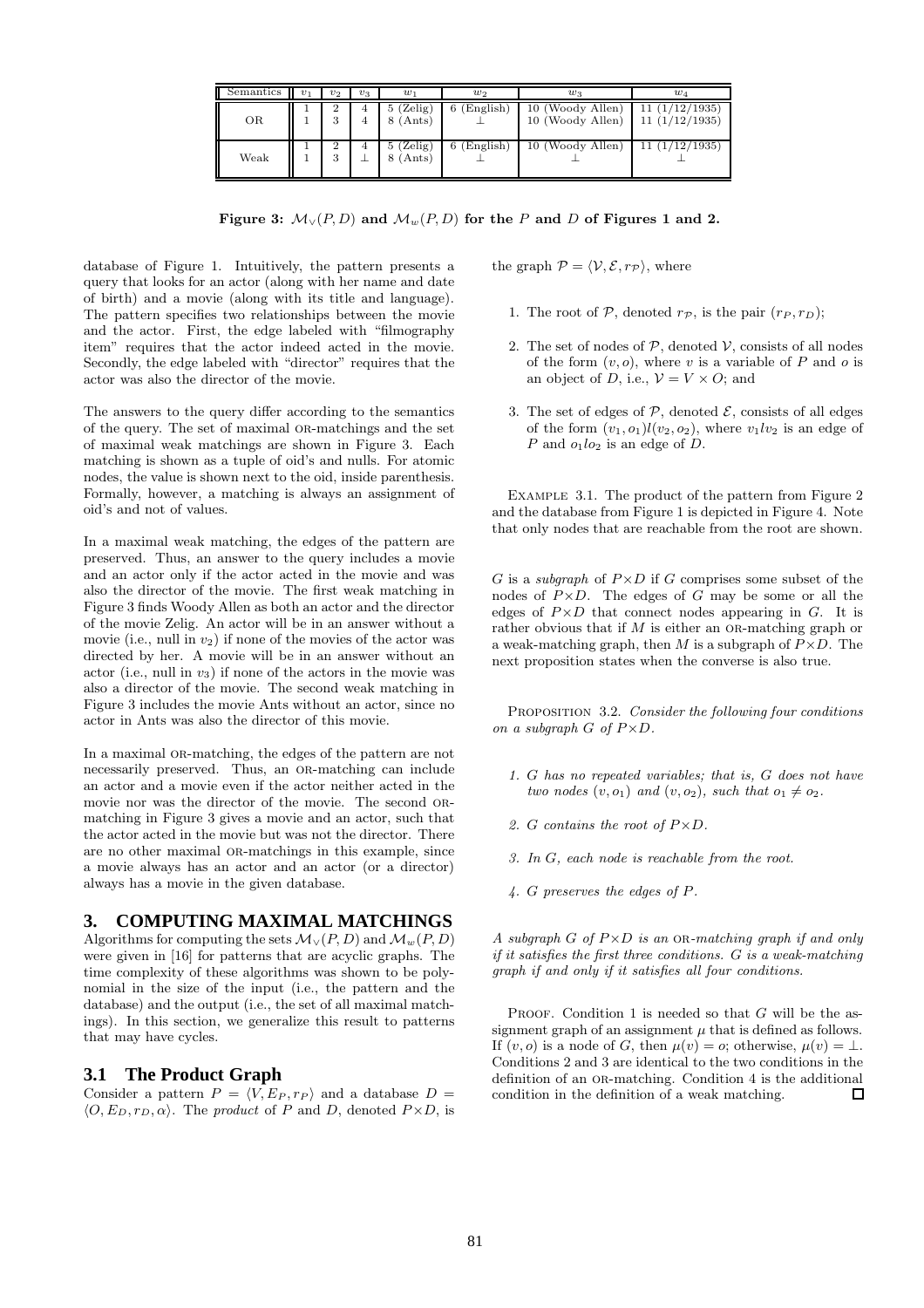

Figure 4: The product of the pattern and the database from Figures 1 and 2.

## **3.2 Computing Maximal OR-Matchings**

In this section, we will show how to compute the maximal OR-matchings of a pattern  $P$  w.r.t. a database  $D$ . The main idea is to compute all maximal subgraphs  $G$  of  $P \times D$ , such that G satisfies Conditions 1–3 of Proposition 3.2. (Recall that several maximal or-matching graphs could subsume each other without being equal. Obviously, the algorithm would compute just one graph for each maximal or-matching.)

The computation is incremental; it starts with small subgraphs and expands them by adding edges. Initially, the root is the only current subgraph. In every iteration, each current subgraph is expanded by adding one more edge from  $P \times D$ . The algorithm works efficiently if the edges are added in the "right order." If  $P$  is a DAG (directed acyclic graph), a topological sort of  $P$  gives the right order and, in this case, there is really no need to consider the product  $P \times D$ . Instead, it is sufficient to apply topological sort just to  $P$ ; see the details in [15, 16].

#### *3.2.1 The General Idea*

When P has cycles, a different approach is needed. Instead of  $P$  itself, the product  $P \times D$  should be considered. Furthermore, when adding edges in the "right order," it is not sufficient to consider each edge just once. To formalize the notion of the "right order," we say that an edge  $m_1/m_2$ of  $P \times D$  has a *depth d* if there is a path consisting of d edges that starts at the root of  $P \times D$  and ends with the edge  $m_1/m_2$ . Two observations should be noted. First, an edge can have more than one depth when  $P \times D$  is not a tree. Second, an edge with depth 1 emanates from the root of  $P \times D$ .

We divide the edges of  $P \times D$  into strata, such that stratum k contains all the edges at depth  $k$  (and  $k$  is called the *depth* of the stratum). Note that an edge may belong to more than one stratum. A *stratum traversal* of  $P \times D$  is an ordered list  $T$  that starts with the edges of stratum 1, followed by the edges of stratum 2, and so on. Notice that the order of the edges within each stratum is unimportant and can

be determined arbitrarily, but the edges of stratum  $k$  must appear before the edges of stratum  $k+1$ . Clearly, a stratum traversal may have multiple occurrences of the same edge, but in each stratum a given edge may appear at most once.

An important part of the algorithm for computing maximal  $OR$ -matchings is to create a stratum traversal  $T$  in polynomial time. However, as defined, a stratum traversal could be infinite. We will now show how to construct a finite stratum traversal  $T$  in polynomial time.

An occurrence of an edge  $e$  in stratum  $k$  is *extraneous* if e is not the kth edge of any path that emanates from the root and consists of distinct edges. In principle, all extraneous occurrences of edges can be removed from a stratum traversal, but doing so is computationally hard. We will use a stratum traversal with some extraneous occurrences of edges. However, these extraneous occurrences neither affect the correction of the algorithm nor add an exponential blowup to the time complexity.

Obviously, if there are m edges in  $P \times D$ , then only the first  $m$  strata may have non-extraneous occurrences of edges. Actually, it is sufficient for a stratum traversal to include only the first  $n$  strata, where  $n$  is the number of nodes in  $\overline{P}$ . The reason for this is that a matching graph cannot include two nodes  $(v, o_1)$  and  $(v, o_2)$ , such that  $o_1 \neq o_2$ . Therefore, the number of nodes in a matching graph cannot exceed the number of nodes in P.

The algorithm for computing maximal OR-matchings uses a stratum traversal  $T$  that consists of the first  $n$  strata, where  $n$  is the number of nodes in the pattern  $P$ , and is constructed as follows. Stratum 1 contains all the edges that emanate from the root of  $P \times D$ . Stratum k contains all edges  $(v_1, o_1)l_1(v_2, o_2)$  of  $P \times D$ , such that stratum  $k - 1$ has an edge that enters node  $(v_1, o_1)$ . The size of the stratum traversal T is  $O(p^2d)$ , where p is the size of the pattern P and  $d$  is the size of the database  $D$ .  $T$  can be constructed in  $O(p^2d)$  time.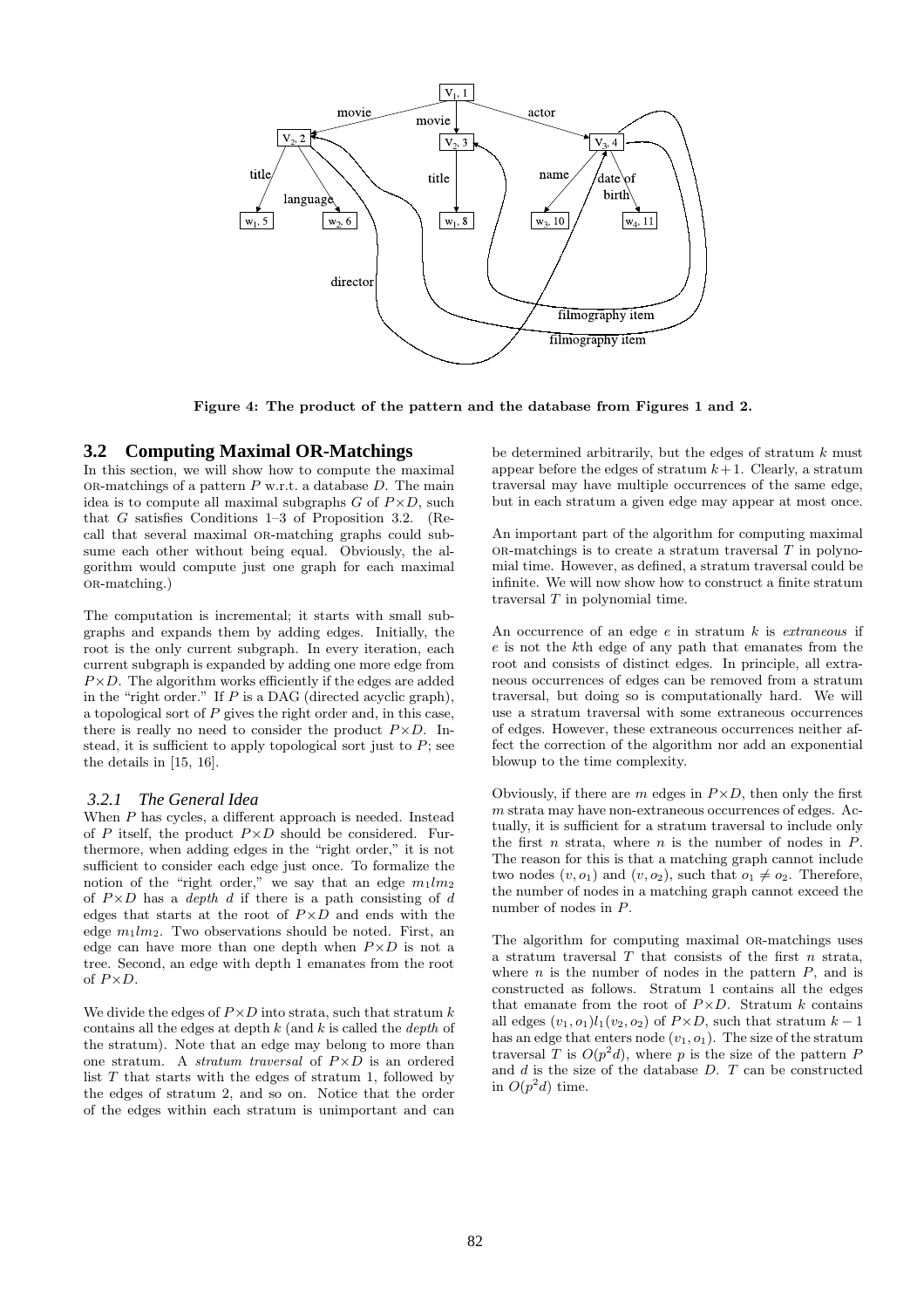Let  $T$  be the stratum traversal that was constructed as described above. The maximal OR-matchings are generated by an incremental algorithm that iterates over the edges in T. Initially, the set of current subgraphs of  $P \times D$  has only one member, namely, the root of  $P \times D$ . In the *i*th iteration, each current subgraph is expanded, if possible, by adding the edge that appears in position  $i$  of  $T$ .

#### *3.2.2 The Various Cases of Adding An Edge*

Let G be a subgraph of  $P \times D$ , such that G satisfies Conditions 1–3 of Proposition 3.2; that is,

- $\bullet$  G has no repeated variables;
- G contains the root of  $P \times D$ ; and
- All the nodes of  $G$  are reachable from the root (via edges that belong to  $G$ ).

Consider an attempt to add an edge  $(v_1, o_1)l(v_2, o_2)$  of  $P \times D$ to G. Several cases are possible and we now consider them one by one.

CASE 1. The node  $(v_2, o_2)$  satisfies  $v_2 = r_P$  and  $o_2 \neq r_D$ . In this case, the edge  $(v_1, o_1)l(v_2, o_2)$  is not added to G, since the node  $(v_2, o_2)$  cannot belong to a subgraph of  $P \times D$  that satisfies Conditions 1–3 of Proposition 3.2. Thus, G remains unchanged.

CASE 2. The node  $(v_1, o_1)$  is not in G. In this case, the edge  $(v_1, o_1)l(v_2, o_2)$  cannot be added to G and G remains unchanged.

CASE 3. The nodes  $(v_1, o_1)$  and  $(v_2, o_2)$  as well as the edge that connects them are all in  $G$ . In this case,  $G$  remains unchanged.

CASE 4. Both  $(v_1, o_1)$  and  $(v_2, o_2)$  are in G, but the edge that connects them is not in G. In this case, the edge  $(v_1, o_1)l(v_2, o_2)$  is added to G. Notice that the result is a subgraph  $G'$  of  $P \times D$  that satisfies Conditions 1–3 of Proposition 3.2. The new graph  $G'$  replaces  $G$ .

CASE 5. The node  $(v_1, o_1)$  is in G and  $v_2$  does not appear in any node of G. In this case, the edge  $(v_1, o_1)l(v_2, o_2)$  as well as the node  $(v_2, o_2)$  are added to G. Notice that the result is a subgraph  $G'$  of  $P \times D$  that satisfies Conditions 1–3 of Proposition 3.2. The new graph  $G'$  replaces  $G$ .

CASE 6. The node  $(v_1, o_1)$  is in  $G, v_2 \neq r_P$  and G also has a node  $(v_2, o_3)$ , where  $o_2 \neq o_3$ . In this case, the addition of the edge  $(v_1, o_1)l(v_2, o_2)$  to G forces the deletion of the node  $(v_2, o_3)$ . Thus, a new subgraph G' is created from G as follows. First, the node  $(v_2, o_2)$  and the edge  $(v_1, o_1)l(v_2, o_2)$ are added to G. Second, the node  $(v_2, o_3)$  is deleted from  $G'$ . Third, all the nodes that are not reachable from the root, due to the deletion of  $(v_2, o_3)$ , are deleted from  $G'$ ; edges

that are incident on deleted nodes are also deleted. The result is a subgraph  $G'$  of  $P \times D$  that satisfies Conditions 1– 3 of Proposition 3.2. Notice that G is not subsumed by  $G'$ , since the former includes the node  $(v_2, o_3)$ , but the latter does not. However, it could be that  $G$  subsumes  $G'$  (that may happen if the edge  $(v_1, o_1)l(v_2, o_2)$  that was initially added to  $G$  is eventually deleted). In summary, both  $G$  and  $G'$  should be retained unless  $G'$  is subsumed by  $G$ .

#### *3.2.3 The Algorithm*

The algorithm computes a set  $\mathcal M$  as follows.

- 1. Initially, M has one graph that consists of the root of  $P \times D$
- 2. Repeat the next two steps for each edge e in the stratum traversal  $T$ , starting with the first edge of  $T$ .
- 3. For each graph  $G \in \mathcal{M}$ , replace G with the result of adding  $e$  to  $G$ , according to the above six cases. Recall that  $G$  is replaced either with  $G$  itself, with a new graph  $G'$  that subsumes  $G$  or with  $G$  and a new graph  $\tilde{G}'$ , such that neither one subsumes the other.
- 4. Remove subsumed graphs from  $M$ , i.e., a graph  $G \in$  $M$  is removed if it is subsumed by some other graph of  $M$  (and this step is repeated until there are no subsumptions among the graphs of  $\mathcal{M}$ ).

The next theorem shows that the algorithm is correct and gives its time complexity.

THEOREM 3.3. Given a pattern  $P$  and a database  $D$ , the algorithm terminates with  $\mathcal{M} = \mathcal{M}_{\vee}(P, D)$ . The running time of the algorithm is  $O(p^3 dm^2)$ , where p is the size of P, d is the size of D and m is the size of  $\mathcal{M}_{\vee}(P, D)$ .

#### *3.2.4 Correctness of the Algorithm*

The algorithm iterates over all the edges in the stratum traversal T. In each iteration, Steps 3 and 4 are executed once. The ith iteration is for the edge that occurs in position i of T. The value of  $M$  at the end of the ith iteration is denoted as  $\mathcal{M}^i$ .

Consider a maximal OR-subgraph  $M$  of  $P \times D$ . Intuitively, we would like to prove that for all i, there is a graph  $G \in$  $\mathcal{M}^i$ , such that G subsumes the restriction of M just to the edges that appear in the first  $i$  positions of  $T$ . However, the minimal depth of an edge in  $M$  may be greater than its minimal depth in  $P \times D$ . Therefore, a more elaborate definition is needed.

Consider a position  $i$  in the stratum traversal  $T$  and suppose that position  $i$  occurs in the stratum that has depth  $d$ . Let M be a maximal OR-matching subgraph of  $P \times D$ . The *i*portion of M, denoted  $M^i$ , consists of all the edges  $m_1/m_2$ of M, such that the minimal depth of  $m_1/m_2$  in M is not greater than d and there is at least one occurrence of  $m_1/m_2$ among the first  $i$  positions of  $T$ . Note that, by definition, the 0-portion of  $M$  consists just of the root of  $M$ . Also note that  $M^i$  is an OR-matching subgraph of  $P \times D$ .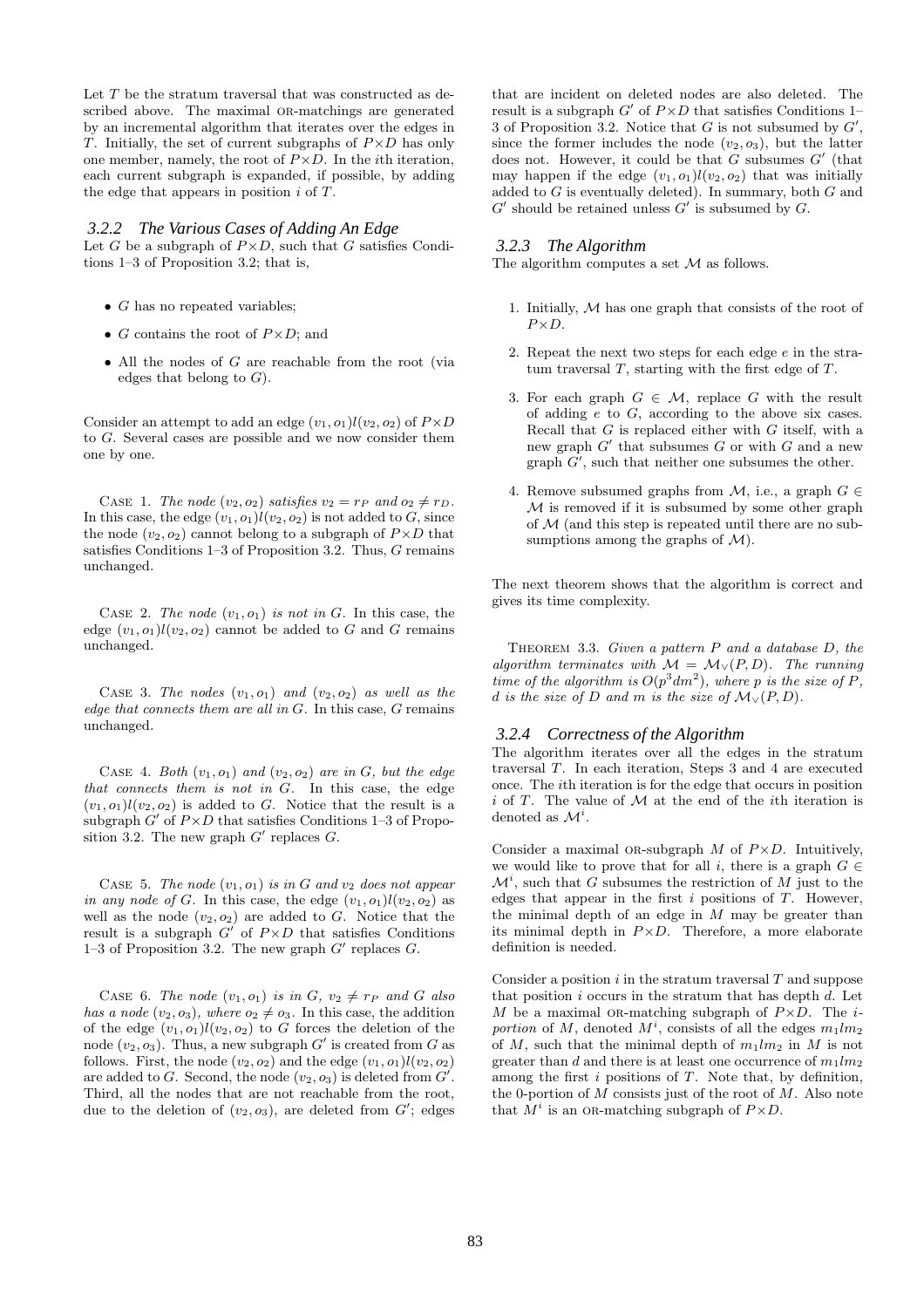Next, we will prove the following lemma that shows the correctness of the algorithm.

Lemma 3.4. When the algorithm complete its execution,  $M = M_v(P, D).$ 

PROOF. The proof follows from the following two claims.

Claim 3.5. During the evaluation of the algorithm, all the graphs in  $M$  are OR-matchings graphs.

This claim is true, since all the graphs in  $\mathcal M$  satisfy Conditions 1–3 of Proposition 3.2 throughout the evaluation of the algorithm.

Claim 3.6. When the algorithm terminates, the following holds. For every maximal OR-matching graph  $M$ , the set  $\mathcal M$ has a graph G, such that G subsumes M.

Together, the two claims imply that at the end of the algorithm,  $M$  is exactly the set of all maximal OR-matching graphs, since the set  $\mathcal M$  is subsumption free.

Claim 3.6 is proven by induction, using the following inductive hypothesis: If M is a maximal OR-graph, then  $M^i$  is subsumed by some  $G \in \mathcal{M}^i$ .

For the basis of the induction, we should consider the initialization of  $M$  just prior to the first iteration. Initially,  $M$ contains one subgraph  $G$  of  $P \times D$  that comprises the root of  $P \times D$ . The 0-portion of M is just the root, so the induction hypothesis is true.

Now suppose that the inductive hypothesis holds at the end of the ith iteration. We will show that it also holds at the end of the  $(i + 1)$ st iteration. Let M be a maximal ORmatching graph. By the inductive hypothesis, there is a graph G in  $\mathcal{M}^i$ , such that  $M^i$  is subsumed by G.

Since  $G \in \mathcal{M}^i$ , there is a  $G' \in \mathcal{M}^{i+1}$ , such that  $G'$  subsumes G. Therefore, if  $M^i$  and  $M^{i+1}$  are identical, then  $G'$  also subsumes  $M^{i+1}$  and the inductive hypothesis is proven.

Let  $(v_1, o_1)l(v_2, o_2)$  be the  $(i + 1)$ st edge in the stratum traversal T. If  $M^i$  and  $M^{i+1}$  are different, then the edge  $(v_1, o_1)l(v_2, o_2)$  appears in  $M^{i+1}$  but not in  $M^i$ .

Next, we need to consider the six cases of adding the edge  $(v_1, o_1)l(v_2, o_2)$  to G during the  $(i + 1)$ st iteration, as described in Section 3.2.2.

In the first case, the edge  $(v_1, o_1)l(v_2, o_2)$  cannot be in M and, thus,  $M^i$  and  $M^{i+1}$  are identical.

In the second case, node  $(v_1, o_1)$  is not in G and, hence, it cannot be in  $M^i$ . Thus, the edge  $(v_1, o_1)l(v_2, o_2)$  is not in  $M^{i+1}$  either. Consequently,  $M^i$  and  $M^{i+1}$  are identical.

In the third case, G already has the edge  $(v_1, o_1)l(v_2, o_2)$ . Since G subsumes  $M^i$ , it follows that it also subsumes  $M^{i+1}$ . Therefore,  $G'$  subsumes  $M^{i+1}$ .

In the fourth case, the situation is similar to that in the third case, since subsumption between graphs depends only on the nodes of each graph, but not on the edges.

In the fifth case, the graph  $G'$  has all the nodes and edges of G and also the added edge  $(v_1, o_1)l(v_2, o_2)$ . G subsumes  $M^i$  and, hence, G' subsumes  $M^{i+1}$ .

Finally, consider the sixth case. First note that if  $M$  includes the node  $(v_2, o_3)$ , then  $M^i$  and  $M^{i+1}$  are identical and, as argued earlier, the inductive hypothesis is proven. So, we will assume that M does not include the node  $(v_2, o_3)$ . In the sixth case, a new subgraph  $G'$  is created from  $G$  by adding the edge  $(v_1, o_1)l(v_2, o_2)$  and then deleting the node  $(v_2, o_3)$  as well as all the nodes that are not reachable from the root. Let  $\bar{G}$  be the subgraph that is obtained immediately after the addition of  $(v_1, o_1)l(v_2, o_2)$  and just before the deletion of any node. Since M does not include  $(v_2, o_3)$ , all the nodes of  $M^{i+1}$  are reachable from the root via paths that do not include  $(v_2, o_3)$ . By the induction hypothesis,  $M<sup>i</sup>$  is subsumed by G and, consequently, all the nodes of  $M^{i+1}$  also appear in  $\overline{G}$ . Therefore, in  $\overline{G}$ , all the nodes of  $\widetilde{M}^{i+1}$  are reachable from the root via paths that do not include  $(v_2, o_3)$ . Thus, none of the nodes of  $M^{i+1}$  is deleted from  $\tilde{G}$  and, so, G' subsumes the graph  $M^{i+1}$ .

In summary, in all of the above cases, the inductive hypothesis holds at the end of the  $(i + 1)$ st iteration.  $\Box$ 

#### *3.2.5 Time Complexity*

In this section, we will prove the part of Theorem 3.3 that refers to the time complexity. The proof hinges on the fact that the number of graphs in  $M$  does not decrease from one iteration to the next, as shown by the following lemma.

LEMMA 3.7.  $|\mathcal{M}^i| \leq |\mathcal{M}^{i+1}|$ .

PROOF. The lemma is proved by showing that each  $G' \in$  $\mathcal{M}^{i+1}$  subsumes at most one  $G \in \mathcal{M}^i$ . To derive a contradiction, we assume that  $G_1$  and  $G_2$  are two graphs in  $\mathcal{M}^i$ that are subsumed by some  $G' \in \mathcal{M}^{i+1}$ . Suppose that position  $i$  of the stratum traversal  $T$  occurs in a stratum that has a depth  $d$ . Consider the graph  $G$  that consists of all the edges that appear in either  $G_1$  or  $G_2$ , as well as all the nodes connected by those edges. (If there are no edges, then  $\hat{G}$  consists just of the root of  $P \times D$ .) Clearly, each edge of  $\hat{G}$  has a depth (in  $\hat{G}$ ) that is not greater than d and has an occurrence among the first i positions of the stratum traversal T. Furthermore,  $\tilde{G}$  has no repeated variables, since it is subsumed by another OR-matching subgraph,  $G'$ . Thus,  $\hat{G}$ is an OR-matching subgraph of  $P \times D$ , and  $\hat{G}^i$  (the *i*-portion of  $\hat{G}$  is the same as  $\hat{G}$ . By the inductive hypothesis in the proof of Lemma 3.4, there is a  $G \in \mathcal{M}^i$ , such that G subsumes  $\hat{G}$ . Consequently, G subsumes both  $G_1$  and  $G_2$ , in contradiction to the fact that  $\mathcal{M}^i$  is subsumption free.

We will now complete the proof of the time complexity. By Lemma 3.7, at any time during the evaluation of the algorithm,  $M$  has at most twice as many graphs as the final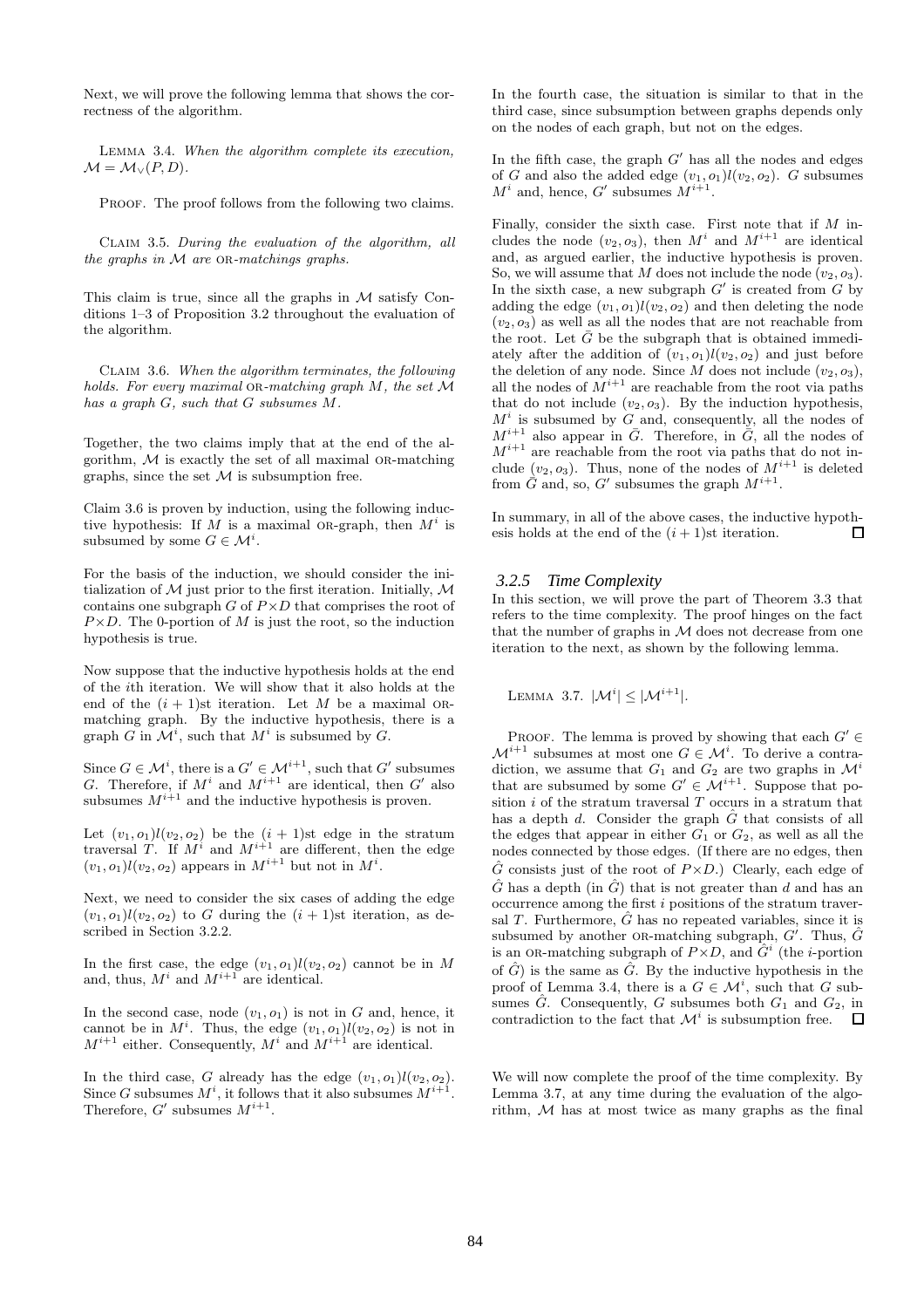value of  $M$ . In Step 3 of the algorithm, adding an edge to a graph  $G \in \mathcal{M}$  takes  $O(p)$  time. Thus, each execution of Step 3 takes  $O(pm)$  time. Each execution of Step 4 takes  $O(pm^2)$  time. The size of the stratum traversal is  $O(p^2d)$ and it can be constructed in  $O(p^2d)$  time. Hence, Steps 3 and 4 are repeated  $O(p^2d)$  times and the whole algorithm takes  $O(p^3 dm^2)$  time.

#### **3.3 Computing Maximal Weak Matchings**

To modify the algorithm so that it will compute the set of all maximal weak matchings, Cases 5 and 6 of Section 3.2.2 should be changed. In each of these two cases, after creating the subgraph  $\overrightarrow{G}'$ , there is a need to test and possibly modify  $G'$  so that it will preserve the edges of  $P$ . This is done as follows.

Let  $(v_1, o_1)l(v_2, o_2)$  be the edge that was added to  $G'$ . For each node  $(v_i, o_i)$  in G', if there is a label h, such that  $v_i h v_2$ is an edge of  $P$ , but  $o_i ho_2$  is not an edge of  $D$ , then delete node  $(v_i, o_i)$  from G'. Similarly, for each node  $(v_j, o_j)$  in G', if there is a label h, such that  $v_2hv_j$  is an edge of P, but  $o_2ho_j$  is not an edge of D, then delete node  $(v_j, o_j)$  from G'. Nodes that become non-reachable from the root should also be deleted. Edges that are incident on deleted nodes are deleted as well. As a result of these deletions,  $G'$  may no longer subsume  $G$  and consequently, in Case 5, both  $G'$ and  $G$  should be added to  $\mathcal M$  (or just  $G$  should be added if it subsumes  $G'$ ). The same is done in Case 6.

THEOREM 3.8. Given a pattern  $P$  and a database  $D$ , the set  $\mathcal{M}_w(P, D)$  of all maximal weak matchings can be computed in  $O(p^3dm^2)$  time, where p is the size of P, d is the size of D and m is the size of  $\mathcal{M}_w(P, D)$ .

In proving the correctness of the algorithm for computing the maximal weak matchings, Claim 3.5 should be replaced with the following claim.

Claim 3.9. During the evaluation of the algorithm, the closure of each graph in  $M$  is a weak matching.

Claim 3.6 remains the same, except for changing "maximal  $OR-matching graph M"$  to "maximal weak-matching graph M." The proofs of correctness and time complexity are similar to the ones in the case of computing the maximal ormatchings.

## **4. FULL DISJUNCTIONS**

## **4.1 Preliminaries**

Let  $r_1, \ldots, r_n$  be relations with relation schemes  $R_1, \ldots, R_n$ , respectively. The j<sup>th</sup> tuple of  $r_i$  is denoted as  $t_{ij}$ . Given a subset  $X \subseteq R_i$ , the projection of the tuple  $t_{ij}$  on X is denoted as  $t_{ij}[X]$ .

Two distinct relation schemes  $R_i$  and  $R_j$  are *connected* if  $R_i \cap R_j$  is non-empty. This definition is generalized to m  $(m \geq 1)$  distinct relation schemes as follows. The *scheme graph* of  $R_{i_1}, \ldots, R_{i_m}$  consists of a node for each  $R_{i_j}$  and edges in both directions between  $R_{i_h}$  and  $R_{i_k}$  (1  $\leq h$  <

 $k \leq m$ ) if  $R_{i_h}$  and  $R_{i_k}$  are connected, i.e.,  $R_{i_h} \cap R_{i_k}$  is non-empty. We say that the relation schemes  $R_{i_1}, \ldots, R_{i_m}$ are connected if their scheme graph is connected. (There is an equivalent definition of connectivity that is based on the notion of the hypergraph of  $R_{i_1}, \ldots, R_{i_m}$ .) We say that tuples  $t_{i_1j_1}, \ldots, t_{i_mj_m}$  from  $m (m \ge 1)$  distinct relations are connected if their relation schemes are connected. Note that a single tuple  $t_{i_1j_1}$  is connected.

Two connected tuples  $t_{i_1j_1}$  and  $t_{i_2j_2}$  are join consistent if  $t_{i_1j_1}[R_{i_1} \cap R_{i_2}] = t_{i_2j_2}[R_{i_1} \cap R_{i_2}].$  More generally, m tuples  $t_{i_1j_1}, \ldots, t_{i_mj_m}$  from m distinct relations are join consistent if every pair of connected tuples  $t_{i_hj_h}$  and  $t_{i_kj_k}$  is join consistent. The natural join of  $t_{i_1j_1}, \ldots, t_{i_mj_m}$ , denoted  $\mathbb{W}_{k=1}^m$   $t_{i_kj_k}$ , is either empty or has one tuple over the attributes of  $\cup_{k=1}^m R_{i_k}$ . It has one tuple if and only if  $t_{i_1j_1}, \ldots, t_{i_mj_m}$  are join consistent.

A universal tuple is defined over the set of all the attributes, namely  $\cup_{i=1}^{n} R_i$ , and its columns are filled with nulls as well as non-null values. If  $u$  is non-null exactly on the attributes of Z, then  $u[Z]$  is called the non-null portion of u and is denoted as  $\hat{u}$ . The universal tuple u is called an *integrated* tuple if there are  $m \geq 1$  connected and join-consistent tuples  $t_{i_1j_1}, \ldots, t_{i_mj_m}$ , such that  $\hat{u} = \mathbb{X}_{k=1}^m t_{i_kj_k}$ . The tuples  $t_{i_1j_1}, \ldots, t_{i_mj_m}$  are called *generators* of u.

A universal tuple  $v$  subsumes a universal tuple  $u$ , denoted  $u \subseteq v$ , if  $v[Z] = u[Z]$ , where u is non-null exactly on Z. Given a set  $D$  of universal tuples,  $u \in D$  is maximal if it is not subsumed by any other tuple of D.

The full disjunction of the relations  $r_1, \ldots, r_n$  is the set of all maximal integrated tuples that can be generated from  $m$  $(1 \leq m \leq n)$  tuples of  $r_1, \ldots, r_n$ .

Example 4.1. In Figure 5, the full disjunction of four relations is depicted. The first tuple of the full disjunction is created as a join of the the first tuples of the relations  $R_1$  and  $R_2$ . The second tuple of the full disjunction is the join of the second tuple of  $R_1$ , the first tuple of  $R_3$  and the second tuple of  $R_4$ . The third tuple is a join of the first tuples of  $R_3$  and  $R_4$ . Finally, the fourth tuple is created from the second tuple of  $R_3$ .

#### **4.2 Computing Full Disjunctions**

In order to compute the full disjunction, we need to view tuples as objects and relation schemes as variables. By a slight abuse of notation,  $t_{ij}$  denotes both the tuple and its oid. Similarly,  $R_i$  denotes both the relation scheme and its corresponding variable.

We construct a database  $D = (O, E_D, r_D, \alpha)$  and n patterns  $P_i = (V, E_{P_i}, r_{P_i})$   $(1 \leq i \leq n)$  as follows. D has a root  $r_D$  and an object for each tuple  $t_{ij}$ . There are edges in both directions between every pair of connected and joinconsistent tuples. There is also an edge from the root to every tuple. An edge that enters a tuple of  $r_k$   $(1 \leq k \leq n)$ is labeled with  $l_k$ . The values of the atomic objects can be chosen arbitrarily.

The pattern  $P_i = (V, E_{P_i}, r_{P_i})$  is constructed from the sch-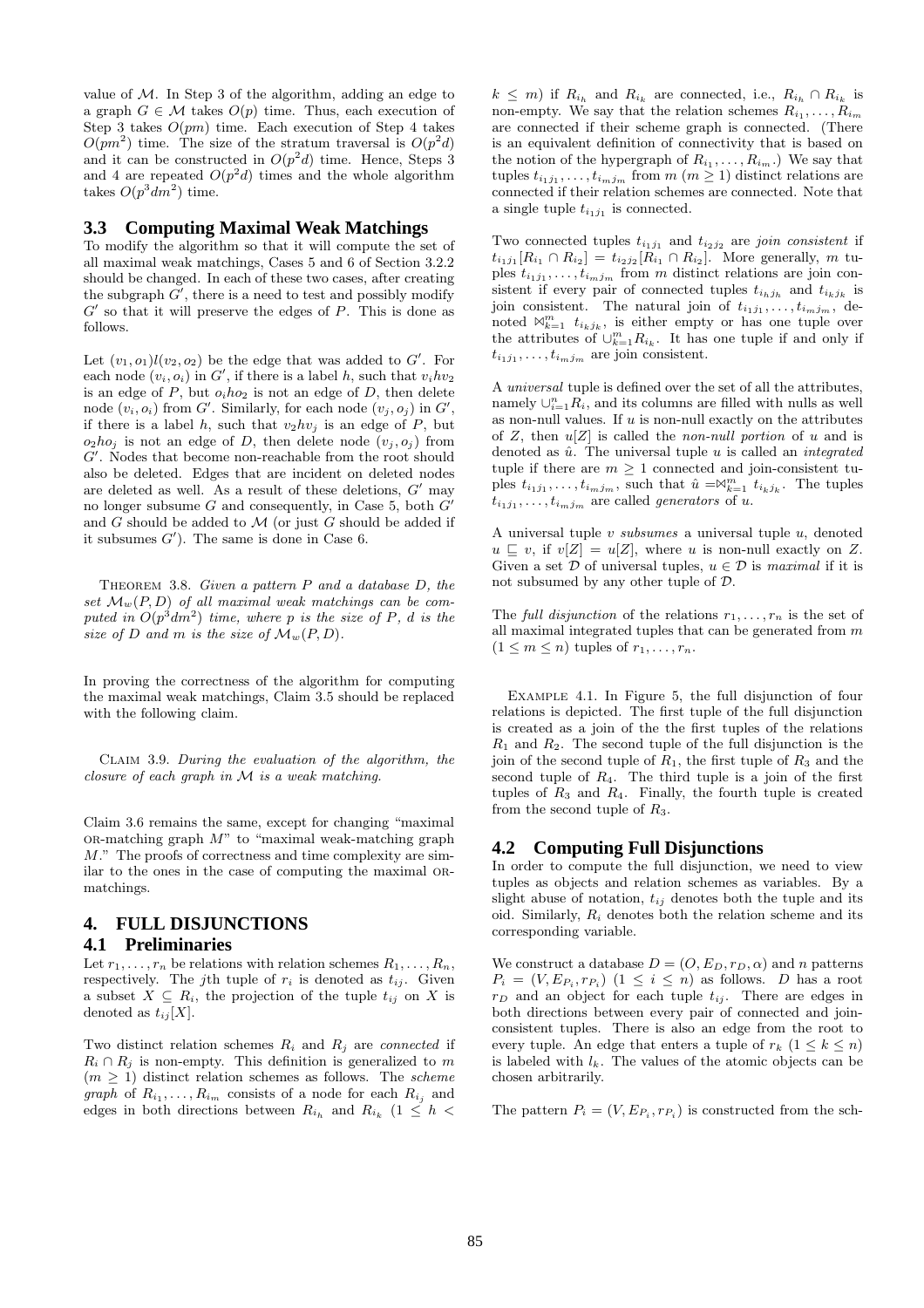

Figure 5: The full disjunction of four relations.

eme graph of  $R_1, \ldots, R_n$  by adding a root  $r_{P_i}$  and an edge from the root to  $R_i$ . An edge that enters  $R_k (1 \leq k \leq n)$ is labeled with  $l_k$ . Note that only one connected component of the scheme graph of  $R_1, \ldots, R_n$  can be reached from the root of  $P_i$ .

Consider a weak matching  $\mu$  of some  $P_i$  w.r.t. D. Recall that  $\mu$  assigns to each variable of  $P_i$  either a tuple or null. Let  $g(\mu)$  denote the tuples in the image of  $\mu$ . Since  $\mu$  is a weak matching, the tuples of  $g(\mu)$  are connected and join consistent. Therefore, the tuples of  $g(\mu)$  generate an integrated tuple that is denoted as  $\bowtie(\mu)$ .

PROPOSITION 4.2. The tuple  $u$  is an integrated tuple of  $r_1, \ldots, r_n$  if and only if there is a weak matching  $\mu$  of some  $P_i$  w.r.t. D, such that  $u = \bowtie(\mu)$ .

PROOF. As noted earlier, if  $\mu$  is a weak matching of  $P_i$ w.r.t. D, then  $\bowtie(\mu)$  is an integrated tuple. For the other direction, consider an integrated tuple  $u$  that is generated by the tuples  $t_{i_1j_1}, \ldots, t_{i_mj_m}$ . Let  $\mu$  be the assignment for  $P_{i_1}$ w.r.t. D that is defined as follows:  $\mu(r_{P_{i_1}}) = r_D, \, \mu(R_{i_k}) =$  $t_{i_kj_k}$   $(1 \leq k \leq m)$ , and  $\mu(R_i) = \perp$  for any  $R_i$  that is not among  $R_{i_1}, \ldots, R_{i_m}$ . Note that all the edges that enter  $R_{i_k}$ and all the edges that enter  $t_{i_k j_k}$   $(1 \leq k \leq m)$  have the same label  $l_{i_k}$ . Moreover,  $t_{i_1j_1}, \ldots, t_{i_mj_m}$  are connected and join consistent. Thus,  $\mu$  is a weak matching. By the construction of  $\mu$ , we have that  $u = \mathsf{M}(\mu)$ . This proves the proposition.  $\Box$ 

The full disjunction  $\mathcal F$  of  $r_1, \ldots, r_2$  can be computed as follows. First, compute the set  $\mathcal{M}_w(P_i, D)$  for  $i = 1, 2, ..., n$ . Let M be obtained from  $\cup_{i=1}^n \mathcal{M}_w(P_i, D)$  by removing subsumed<sup>2</sup> matchings.  $\mathcal{F} = {\{\infty(\mu) | \mu \in \mathcal{M}\}.$ 

THEOREM 4.3. The set  $F$  is the full disjunction of the relations  $r_1, \ldots, r_n$  and it can be computed in  $O(n^5s^2f^2)$ time, where n is the number of relations, s is the total size of all the relations and f is the size of  $\mathcal{F}.$ 

PROOF. From Proposition 4.2, it follows that  $\mathcal F$  consists of integrated tuples. To complete the proof that  $\mathcal F$  is the full disjunction, it should be observed that if  $\mu_1$  and  $\mu_2$  are two assignments of  $P_i$  w.r.t. D, such that  $\mu_1 \subseteq \mu_2$ , then  $\bowtie(\mu_1) \sqsubseteq \bowtie(\mu_2)$ . Therefore, it is sufficient to compute only the maximal weak matchings in order to generate all the maximal integrated tuples.

In order to show that the running time of the algorithm is polynomial in the size of the input and the output, it is necessary to show that  $\mathcal F$  has only maximal integrated tuples. We will derive a contradiction by assuming that there are two distinct integrated tuples  $u_1$  and  $u_2$  in  $\mathcal{F}$ , such that  $u_1 \subseteq u_2$ . Let  $\mu_1$  and  $\mu_2$  be two maximal weak matchings of  $P_i$  and  $P_j$ , respectively, such that  $u_1 = \bowtie(\mu_1)$ and  $u_2 = \mathbb{N}(\mu_2)$ . Essentially, it can be shown that there is a weak matching  $\mu$  of  $P_j$  w.r.t. D, such that  $u_2 = \bowtie(\mu)$  and  $\mu$  subsumes both  $\mu_1$  and  $\mu_2$ . This contradicts the fact that  $\mu_1$  and  $\mu_2$  are maximal in M.

The size of each pattern  $P_i$  is  $O(n^2)$  and the size of the database D that is constructed from the relations is  $s^2$ . The size of each  $\mathcal{M}_w(P_i, D)$  is no more than the size of  $\mathcal{F}$ . In general, the size of the product graph is  $O(p d)$ , where p is the size of the pattern and  $d$  is the size of the database. However, in the computation of the full disjunction, for each node  $t_{ij}$ of D, the product graph  $P_k \times D$  ( $1 \leq k \leq n$ ) has at most one node  $(R_i, t_{ij}) \in P_k \times D$  that is reachable from the root. Consequently, the size of the portion of  $P_k \times D$  that is reachable from the root is  $O(d)$ . Therefore, the size of the stratum traversal is  $O(p d)$  and the time to compute each  $\mathcal{M}_w(P_i, D)$ is  $O(n^4s^2f^2)$ . Hence, M is computed in  $O(n^5s^2f^2)$  time. Removing subsumed matchings from  $\cup_{i=1}^n \mathcal{M}_w(P_i, D)$  takes  $O(n^3 f^2)$  time. The final step of constructing  $\mathcal F$  from M takes  $O(f)$  time. Thus, the running time is  $O(n^5s^2f^2)$ .

## **4.3 Projections and Restrictions of Full Disjunctions**

One way of generalizing the result of Theorem 4.3 is by considering the complexity of evaluating a projection of the full disjunction. Formally, the *projection problem* is the problem of computing the projection of the full disjunction on a given set of attributes  $X$ .

In some cases, it might be desirable to compute only those tuples of the full disjunction that are non-null on all the

<sup>&</sup>lt;sup>2</sup>Technically,  $\cup_{i=1}^n \mathcal{M}_w(P_i, D)$  has matchings of all the  $P_i$ , but all these matchings are for the same set of variables (ignoring the root) and therefore, subsumptions among them are well defined.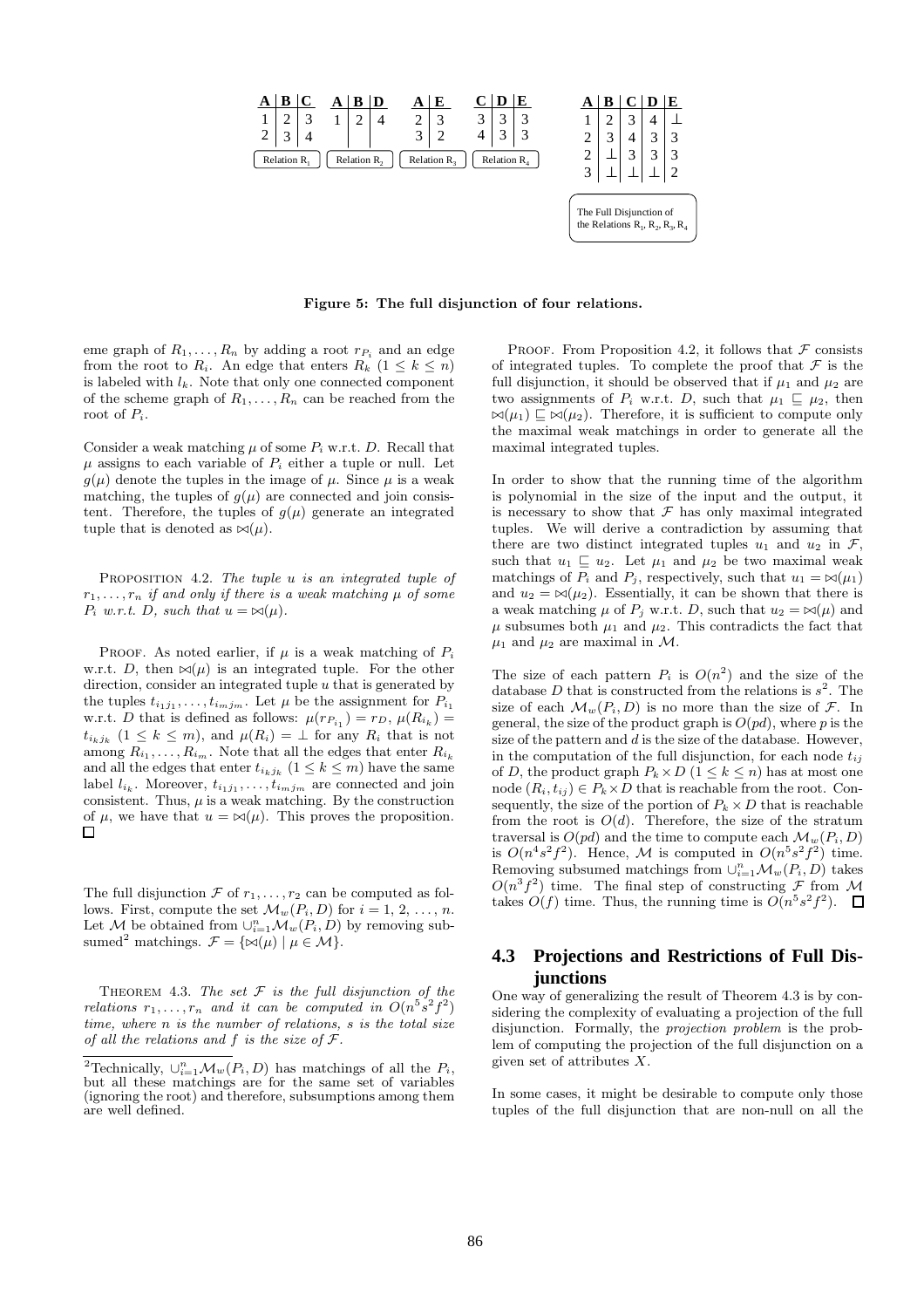attributes of a given set  $X$ . Formally, the *restriction problem* is the problem of computing just those tuples of the full disjunction that are non-null on  $X$ . The following theorem shows that the restriction problem cannot be computed in polynomial time in the size of the input and the output, even if the relation schemes are  $\alpha$ -acyclic and X has only two attributes.

THEOREM 4.4. Let  $r_1, \ldots, r_n$  be relations with  $\alpha$ -acyclic relation schemes and let X be a set of two attributes. Deciding whether the full disjunction has a tuple that is non-null on all the attributes of  $X$  is NP-complete.

PROOF. NP-hardness is shown by a reduction from the Hamiltonian-path problem. Let  $G = (V, E)$  be a given directed graph, and let  $s$  and  $t$  be two nodes in  $G$ . The problem is to decide whether  $G$  has a directed path from  $s$  to  $t$  that goes through all the nodes of  $G$ , visiting each node exactly once.

Suppose that G has k nodes, denoted  $n_1, \ldots, n_k$ , and m edges. We assume that  $s = n_1$  and  $t = n_k$ . We construct the following  $m + 2$  relations:

- 1. A relation  $r_s$  that has the relation scheme  $S(A, N_1)$ and contains the single tuple  $(1, 1)$ .
- 2. A relation  $r_t$  that has the relation scheme  $T(N_k, B)$ and contains the single tuple  $(k, k)$ .
- 3. For each edge  $e_l = (n_i, n_j)$   $(1 \leq l \leq m)$ , we construct a relation  $r_l$  that has the relation scheme  $E_l(N_i, N_j)$  and contains the  $k-1$  tuples:  $(1, 2), (2, 3), \ldots, (k-1, k)$ .

In addition to the above  $m + 2$  relations, we also construct an empty relation  $r_{\alpha}$  that has the set of all the attributes as its relation scheme. The sole purpose of  $r_{\alpha}$  is to ensure that the relation schemes of the  $m + 3$  relations are  $\alpha$ -acyclic.

Let  $\mathcal F$  denote the full disjunction of the  $m+3$  relations and let q be the projection of  $\mathcal F$  on the attributes A and B.

It is easy to see that only the tuples  $(1, k)$ ,  $(1, \perp)$  and  $(\perp, k)$ may appear in  $q$ . Furthermore, there is a Hamiltonian path in G from s to t if and only if the tuple  $(1, k)$  is in the result of q. This shows NP-hardness.

To witness membership in NP, note that we can guess an assignment of values and nulls to all the attributes of all the relation schemes, such that the attributes of  $X$  are assigned non-null values. We can then verify in polynomial time that  $\Box$ the guess creates an integrated tuple.

Essentially, the reduction that is used in the proof of the above theorem also shows that the projection problem cannot be computed in polynomial time under input-output complexity if  $P \neq NP$ .

It is easy to see that the projection problem and the restriction problem have polynomial-time algorithms if each

relation scheme either contains  $X$  or is disjoint from  $X$ . Note that, in particular, this condition is satisfied if  $X$  is a singleton.

Rajaraman and Ullman [23] showed that the full disjunction of  $r_1, \ldots, r_n$  can be evaluated by a natural outerjoin sequence if and only if the relation schemes are connected and  $\gamma$ -acyclic. Their result can be generalized as follows.

THEOREM 4.5. The projection problem and the restriction problem have polynomial-time algorithms under inputoutput complexity if the relation schemes are  $\gamma$ -acyclic.

## **5. GENERALIZINGFULL DISJUNCTIONS**

Full disjunction are based either on equijoins [11] or natural joins [23]. Quite frequently, however, the process of integrating information involves more general conditions than merely equality of attributes. Consider the scenario of piecing together information about people, in the absence of a unique ID for each person. Joining two records, simply because both carry the same name, might be error prone. A safer approach could be to join two records if the names are the same or similar (e.g., one has a middle initial and the other does not) and either the address or one of the phone numbers (e.g., home, office or mobile phone) are the same. A similar scenario is joining two records, such that one has a complete address while the other only contains the city and state. In this case the appropriate condition is that the city and state from the second record appear in the address of the first record.

The approach of Section 4 can be easily generalized to the above scenarios. We use the same patterns as in Section 4 and use the same database, but the edges should reflect the new conditions. Thus, there are edges in both directions between  $R_i$  and  $R_j$  if some condition is specified for this pair of relation schemes. Similarly, there are edges in both directions between the tuples  $t_{i_1j_1}$  and  $t_{i_2j_2}$  if these two tuples satisfy the condition that is specified for their relation schemes,  $R_{i_1}$  and  $R_{i_2}$ .

Conditions of general types could be used for joining tuples. Essentially, we may assume that queries are formulated using a select-from-where clause and the where clause is a conjunction of conditions  $C_1 \wedge \ldots \wedge C_k$ , where each  $C_h$ involves either one or two relations. If  $C_h$  involves just one relation  $r_i$ , then it is a selection that can be applied to  $r_i$ before starting the evaluation of the full disjunction. If  $C_h$ involves two relations  $r_i$  and  $r_j$ , then it may be any condition that can be evaluated for pairs of tuples from these two relations.

Thus, weak semantics provides the means to generalize full disjunctions and thereby facilitating integration of information from the Web, as well as from other heterogeneous sources, in a more general manner than earlier work.

## **6. RELATED WORK AND CONCLUSIONS**

The main issues in incomplete information are representation of missing information and query evaluation. In logical databases, one could use either a proof-theoretic approach [24] or a model-theoretic approach [29]. If there is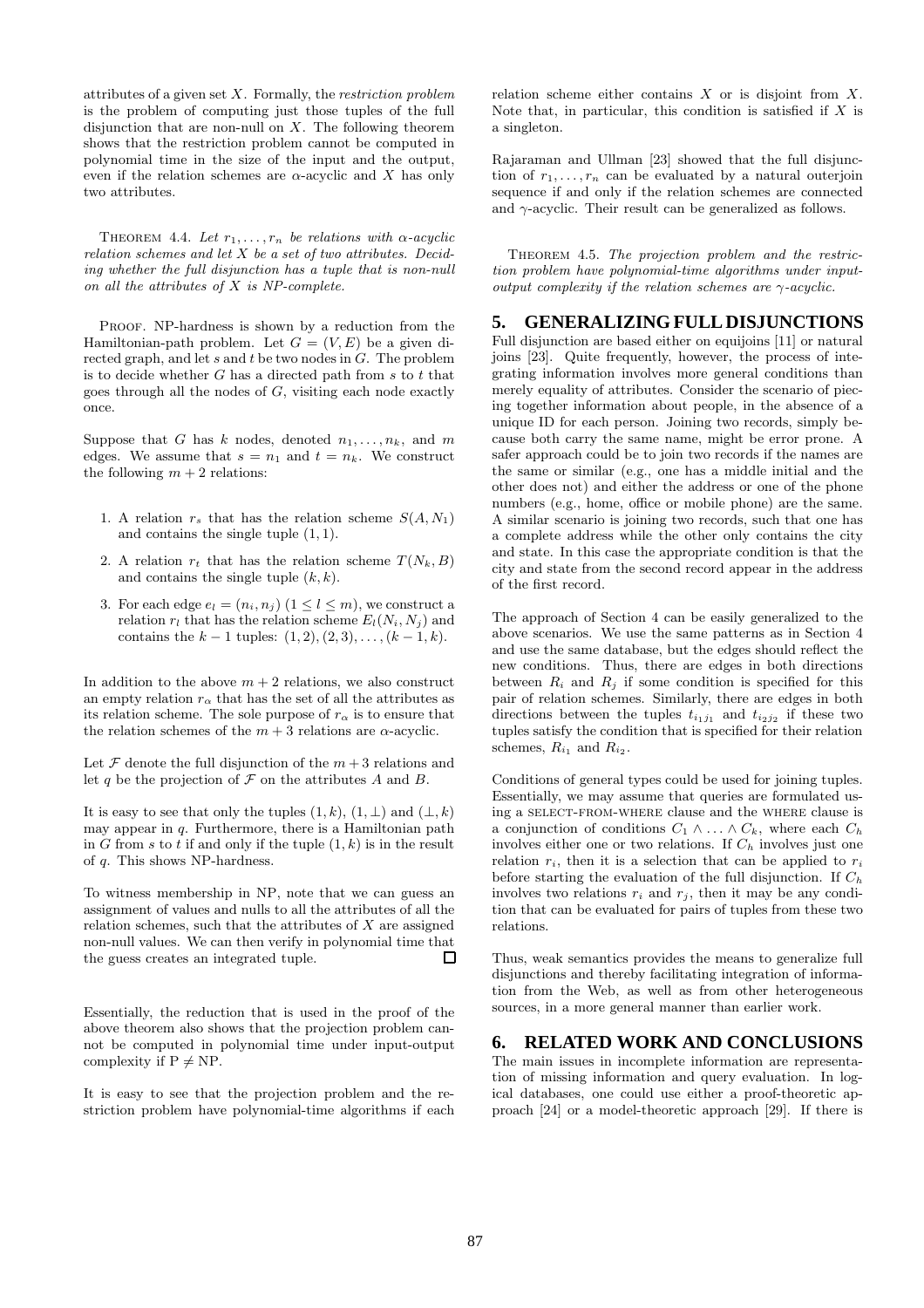some partial knowledge about the missing information, then it could be represented in the form of conditions that restrict the possible values of unknown data items [14]. The complexity of query evaluation in these approaches is investigated in [1, 14, 29].

The outerjoin [6, 7, 17] was introduced in order to preserve tuples that are lost during an ordinary join. Since outerjoins are not associative, it is rather difficult to formulate queries that use them. Moreover, the lack of associativity restricts the ability to optimize queries with outerjoins. Efficient evaluation methods for outerjoin queries is the focus of several papers [4, 5, 10, 25].

Full disjunctions were proposed by Galiando-Legaria [11] as an alternative to outerjoins, since full disjunctions are commutative and associative. Full disjunctions bear some similarity to the weak instances that were investigated extensively in the framework of the universal-relation model [12, 13, 26, 27]. In both approaches, all the tuples of the base relations are preserved. In full disjunctions, tuples are joined together whenever possible. The joins should be connected in order to avoid combinations of tuples that are evidently not related. In weak instances, tuples are joined together when it is implied by the dependencies and queries can be evaluated by taking the union of all lossless joins [26, 27].

Different notions of acyclicity for hypergraphs were investigated in [8], including  $\alpha$ -acyclicity and  $\gamma$ -acyclicity. Properties of acyclic database schemes were investigated in [3]. (Note that a set of relation schemes can be represented as a hypergraph by viewing the attributes as nodes and viewing each relation scheme as a hyperedge.) Acyclicity leads to another form of query evaluation over universal relations [9].

Rajaraman and Ullman [23] enunciated the importance of full disjunctions in the context of integrating information from the Web. They showed how full disjunction could be used to find maximal join-consistent connections in trees of the OEM model of [21, 22]. Their main result is that a full disjunction can be evaluated by a natural outerjoin sequence if and only if the relation schemes are connected and  $\gamma$ -acyclic. Their algorithm was implemented in the Information Manifold System [18, 19] that integrates information from the Web.

For  $\alpha$ -acyclic relation schemes, Yannakakis [30] showed that any projection of the natural join of all the relations can be computed in polynomial time in the size of the input and the output. Theorem 4.5 builds on the results of [23, 30]. We have also shown that when the relation schemes are  $\alpha$ -acyclic, there are no polynomial-time algorithms, under input-output complexity, for computing projections and restrictions of full disjunctions.

This paper follows the work of [15, 16] on queries with incomplete answers over semistructured data. In [15, 16], three semantics, AND, OR and weak, were presented and the complexity of query evaluation was investigated. In particular, it was shown that for DAG queries, both the or-semantics and the weak semantics have polynomial-time evaluation algorithms under input-output complexity. In this paper, we have shown that this result carries over to

cyclic queries. We have also shown that evaluation of full disjunctions is reducible to evaluation of queries under the weak semantics. Thus, full disjunctions can be computed in polynomial time in the size of the input and the output. Previously, the only known algorithm to compute full disjunctions in the general case was by evaluating all connected joins and removing subsumed tuples. That algorithm runs in exponential time in the size of the input and the output.

The weak semantics provides a substantial generalization of full disjunctions, by allowing for general types of join conditions (provided that those conditions can be computed efficiently). This is achieved without increasing the time complexity of evaluating full disjunctions, in stark contrast to other approaches for querying incomplete information, where complex join conditions quickly lead to intractability of query evaluation.

The OR-semantics can provide another, more general form of full disjunctions. In the or-semantics, an answer should be connected, but it does not have to satisfy all the join conditions among its parts; instead, it is sufficient to satisfy only a subset of the conditions, provided that the satisfied join conditions are connected. In traditional databases, this would not be an answer at all, but in the realm of the Web this might still be of interest to the user, although it would probably be ranked lower than answers that are obtained under the weak semantics.

A different approach for querying XML with incomplete information is presented in [2]. Their goal is to split a query into two parts, such that one part can be evaluated from answers to previous queries whereas the second part requires additional querying of the information sources. The approach of [2] is not applicable to integration of information from heterogeneous sources, such as those found on the Web, since they assume that the information sources provide persistent node id's and their query language does not have data joins.

Future work should address the issue of optimizing the evaluation of full disjunctions, in particular, and the evaluation of queries under the or-semantics and the weak semantics, in general.

## **7. REFERENCES**

- [1] S. Abiteboul, P.Kanellakis, and G. Grahne. On the representation and querying sets of possible worlds. Theoretical Computer Science, 78(1):158–187, 1991.
- [2] S. Abiteboul, L. Segoufin, and V. Vianu. Representing and querying XML with incomplete information. In Proceedings of the 20th ACM Symposium on Principles of Databae Systems, Santa Barbara (California, USA), May 2001.
- [3] C. Beeri, R. Fagin, D. Maier, and M. Yannakakis. On the desirability of acyclic database schemes. Journal of the ACM, 30(3):479–513, 1983.
- [4] G. Bhargava, P. Goel, and B. Iyer. Hypergraph based reorderings of outer join queries with complex predicates. In Proceedings of the of 1995 ACM SIGMOD International Conference on Management of